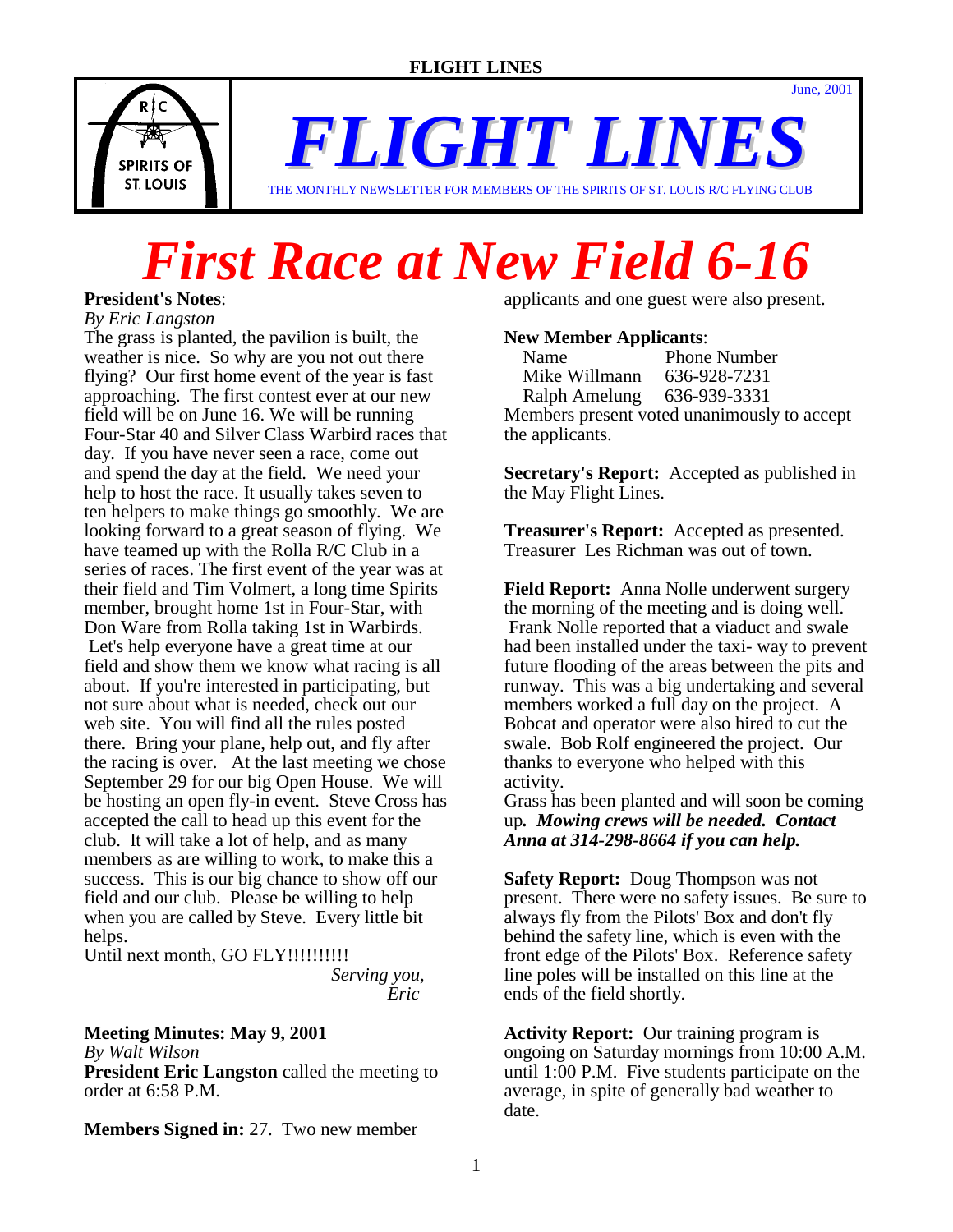Tim Volmert, Eric Langston and Mike Willmann raced at Rolla on May 5. Tim Volmert won, Mike finished third and Eric was seventh. See the Race Report on page four.

Paul Geders will be Contest Director for the first race at our new field on June 16. Eric will assist. See page seven for details. Workers are needed. Participating in an event of this type can be rewarding, even if you don't compete. It's fun and, if you don't plan to fly, volunteer and work it!

Bill Hancock talked about the upcoming Wright Flyers' Annual Float Fly on May 26. See the flyer on page six. Spirits are invited to participate and some are building floats for their planes. There will be a retrieval boat, for obvious reasons.

# **OLD BUSINESS**

**Pavilion:** Construction of the pavilion is under way as this is being written. Eric spent most of a day straightening out the incorrect instructions the workers had when starting the job. It's on track now and is projected to be completed by Friday, May 11.

# **NEW BUSINESS**

**Meeting Tech Presentations**: Steve Cross recommended that building tips and tech presentations be added to the meeting activities for the benefit of newer builders. Since the field is coming together, and we should have less business to conduct at meetings for the foreseeable future, this was accepted as a good idea. Don Fitch made a motion to form a committee to chair this activity. It was seconded and passed unanimously. Bob Rolf volunteered to chair the committee and Bill Hancock will assist. Don Fitch will make the June presentation.

**Open House:** After some discussion, Bill Hancock moved and Mel Vistine seconded a motion to make September 29 the date for our Open House to show our field to the world. Steve Cross will be the Event Director. Gene Jones suggested that the "Landing Fee" be a toy worth \$3.00 or more to be donated to Toys For Tots. Workers and participants will be needed. This will be our opportunity to get publicity and let the world know we're here.

**Meeting Activity:** A number of members brought planes to show. See the pictures for details.

**Mark Been** won a roll of Ultrakote and some propellers as attendance prizes.

# **Meeting was adjourned** at 8:22 P.M.



*George Cooper brought his new Tower Hobbies Voyager ARF. He says it's a good kit for \$99.95. It goes together easily and flies well. This one is powered by a Tower Hobbies .46 ABC and has a buzzer to help find it if it's lost in the corn or "Rain Forest".* 



*Frank Hunleth holds his "Holy Smoke" delta. It's powered by an O.S. .40 FSR. Frank has had it for nine years and has been hesitant to fly it because of the design's wild reputation. This is the year for it to fly!*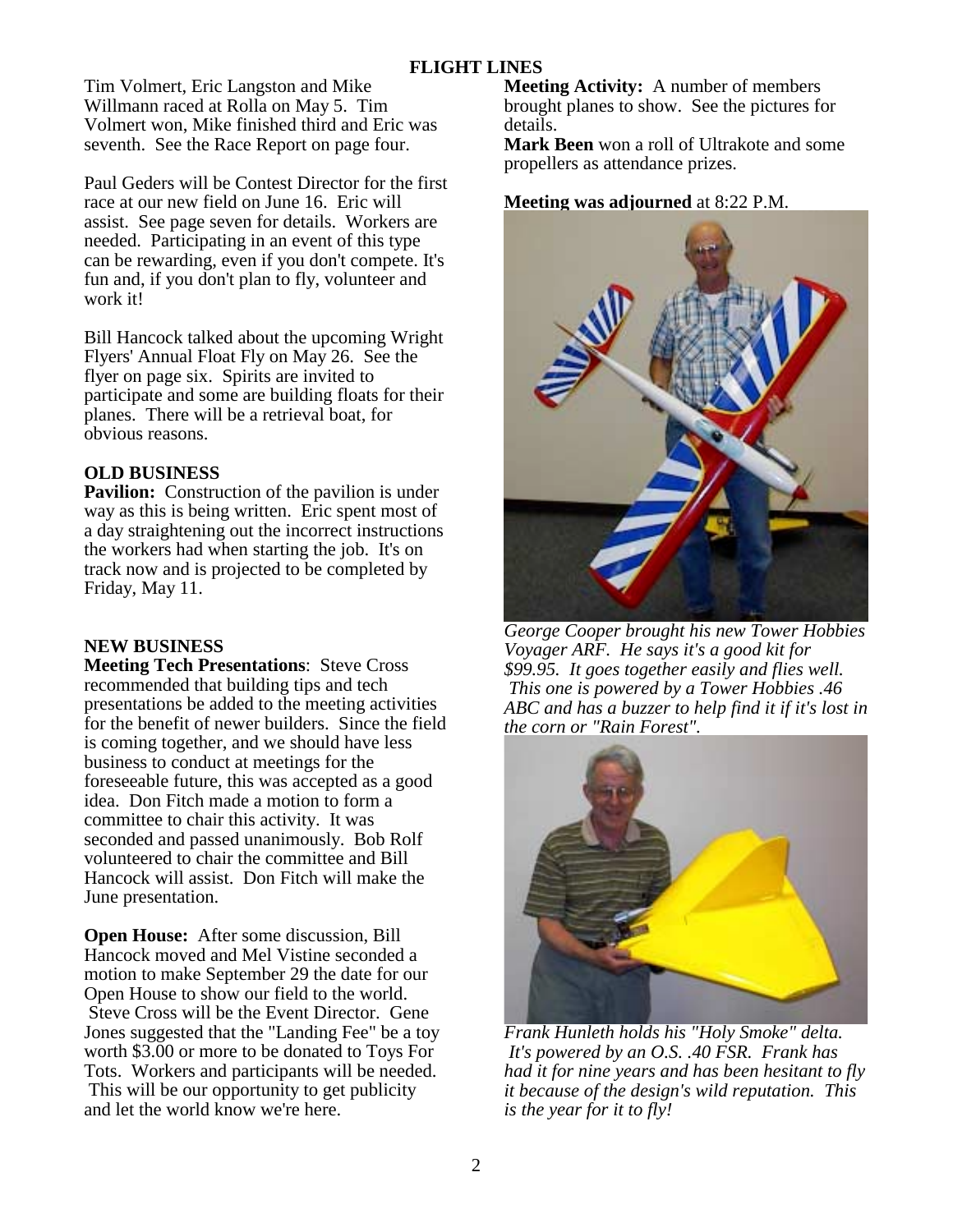

*What is it? Steve Cross shows this plane of unknown origin. He bought it from a full-scale pilot who received it as a gift and had no idea what he had. It's powered by a great running Picco engine of unknown displacement and flies good.. Does anyone know what it is, or who may have built it?* 



*Russ Watts shows his Balsa U.S.A. Trainer 40 with floats that Bill Hancock built. It's powered by a Saito .56 Golden Knight four-stroke. Russ also added a sub-rudder and water rudders on the floats. This is in preparation for the Wright Flyers' Annual Float Fly on May 26.* 

## **GSLMA MINUTES, MAY 2, 2001 MEETING**

*By Pat Keebey* **Secretary's Report:** Minutes Accepted from Previous Meeting. **Treasurers Report:** Field Fund \$2237.96.



*Bill Hancock explains the float setup on his Goldberg Falcon 56. He crashed it at last year's Float Fly and has made improvements for this year. It has an O.S. .40 LA.* 

## **Committee Report:** *Ron Carr*

Media and Journal were contacted for the speed contest May 19th and 20th for U-Control.

## **Field Report:**

 **A.** Field was closed April 28 and 29th for a Soccer Tournament.

 **B.** Trash was picked up around U-Control area. Concrete Pad was placed in the U-Control area. The pilot stations in the R/C area still need work.

## **Old Business:**

 **A**. Air Show will need a representative from each club to help plan the events. A lot of pilots from each club will be needed to make the Air Show a success. Additional facilities will be ordered to meet the needs of projected crowd.

 **B.** No engine running is allowed before 8:30 a.m.

 **C.** New Buder Park Flying Applications have been printed with Flying Policies and how GSLMA uses monies donated by pilots for permits on back of Application.

 **D.** Pete George is still waiting for the Parks Department to confirm schedule for the Buder Park Facility.

#### **New Business:**

 **A.** New models sold as "Park Flyers" which is a small electric aircraft sold as a package system is showing up at Buder Park. All flyers must have an AMA Membership in order to fly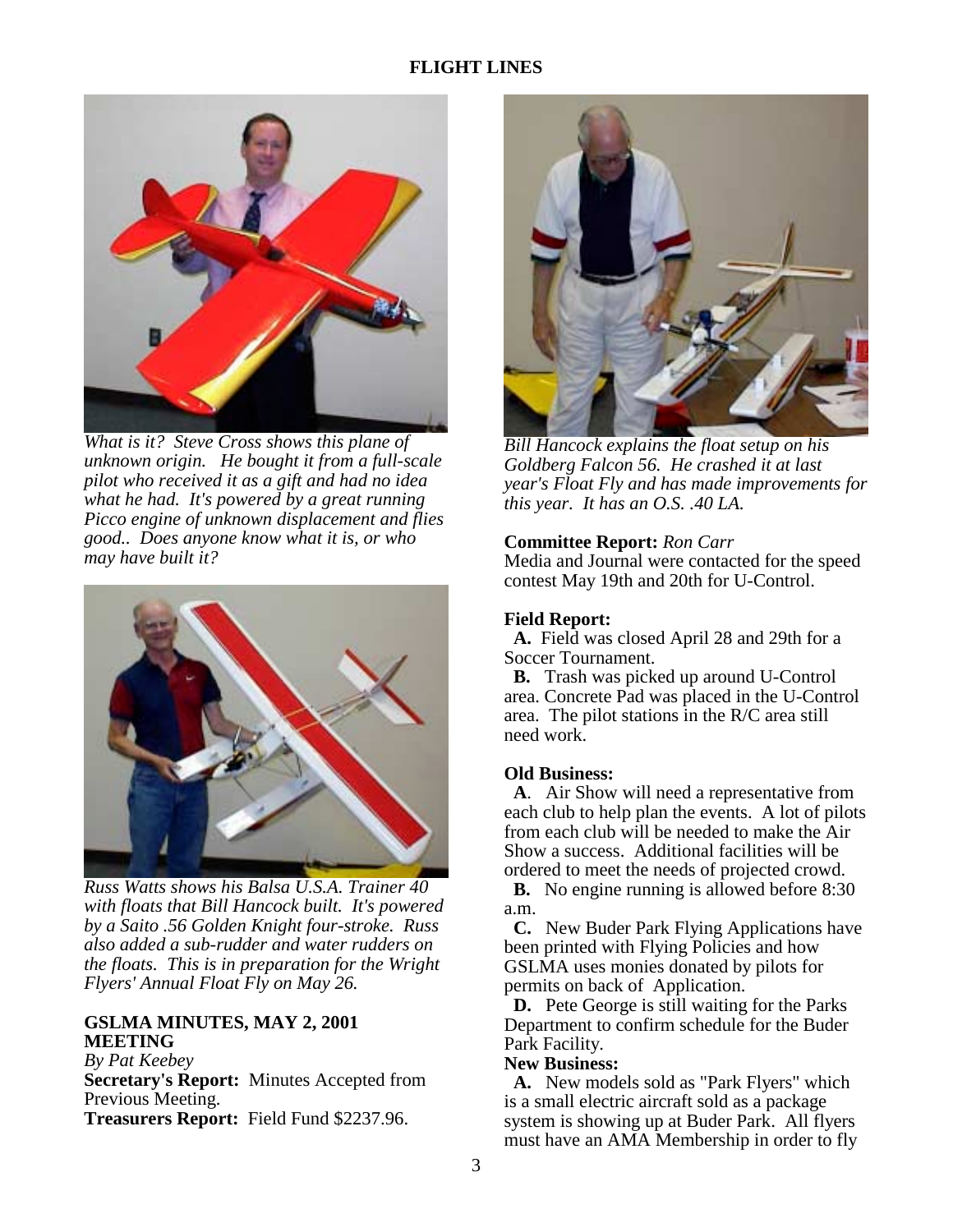on the R/C facility. These model systems are cheap and usually on 27mhz. They may become a problem for all clubs in the area.

 **B.** Lafayette Esquadrille. discussed putting in a concrete block walkway along culvert so that in rainy conditions it's a safe walkway. The President will set up an appointment with the Parks Department.

 **C.** If you have a problem while flying at the Buder Park Facility call a Ranger at 314-963- 9211. For an Emergency, call 911.

 **D**. June 2 and 3rd is the Helicopter Fun-fly. For further information, call 314-961-1382.

**Meeting Adjourned.** The next meeting will be June 6, 2001 at 8:00 p.m. at the St. Louis County Library on South Lindbergh.



 *Kevin Gianino shows his U. S. Aircore Nighthawk. It's powered by a Thunder Tiger .46 Pro engine and has a Futaba six-channel radio. He says its a little harder to build than a balsa plane would be, but much more durable.* 

# **The Racing Report**

## *By Don Ware*

The weather was pretty threatening all day, but four rounds of racing were completed, with only the last two heats being flown in some sprinkles. The turnout was light with six entries in the Four-Star and only two entries in the Warbird event. A good many did not have their planes ready, so hopefully that number will increase by the next event.

There was a lot of really good and close racing in the Four-Star event with winners of their heats passing on to the final heat to win. The new pilot for the event was Mike Willmann from St. Charles and we want to welcome him. After four rounds of racing the point spread between first to third was only four points.

1st place - Tim Volmert

2nd place - Don Ware

 3rd place - Mike Willmann. (not bad for his first race!)

Helpers are to always be thanked and appreciated. The Four-Star drawing for the helpers went to John Ludwig. The Four-Star drawing for the pilots went to Eric Langston. We're not sure what club he is from (ha). There were no crashes or mishaps. Everyone had a safe and fun day. Even the lap-counters and pylon-cut judges couldn't believe the closeness of racing and getting around those pylons. I hope to see everyone at the next race and as many more as everyone can support.

# **The Last Word:**

*By Walt Wilson*

Almost Ready to Fly (ARF) planes are far more prevalent than home-built these days. Even died-in-the-wool scratch builders are using ARF's for everyday flying.



*Bob Underwood with his Hanger 9 ARF Extra 330L. Power is by a Zenoah G-62 and he guides it with a JR ten-channel radio. He says its well-built and flies very nicely. He feels that the computer radio is very easy to program.. It weighs 24 pounds, even after Bob did some lightening of the structure.* 

It makes sense. After taking a year or two to build a nice scale model, you're not going to take it to the field for week-in and week-out flying. It's too hard on the plane, they do get beat-up, and there's always the risk of really tearing it up!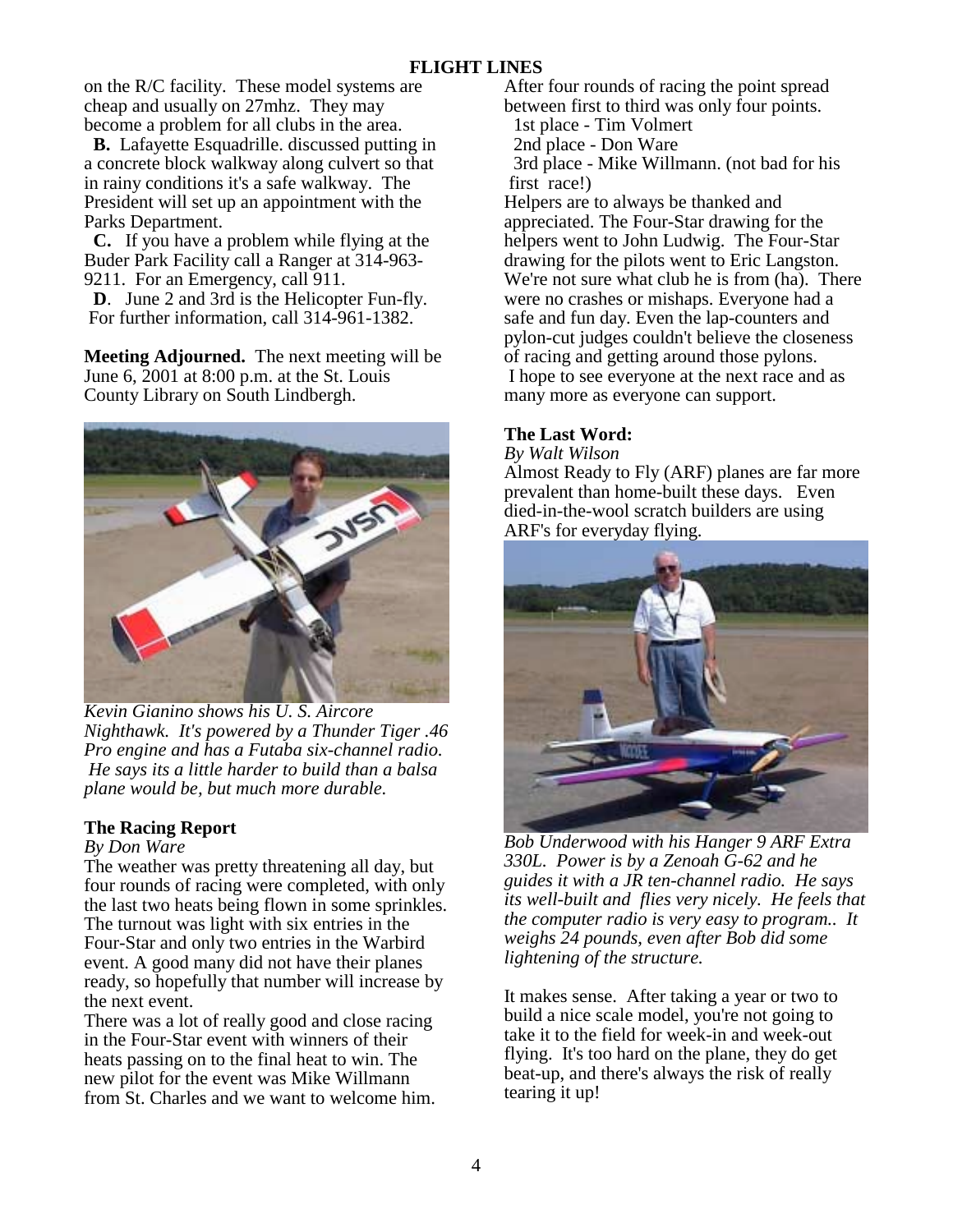# **FLIGHT LINES**



*Pat Keebey holds his Model Tech Dragon Lady ARF. The O.S. .40 FSR flies it very nicely and guidance comes from a Futaba Conquest radio.* 

 ARF's are generally well-built and come with most of the hardware you'll need! You don't want to spend a lot of time building a so-so plane for knocking about, so you get an ARF. A purist can find fault with almost anything someone else builds, but if it works and saves you valuable time, live with it.



*Craig Finks immediately after flying his Hanger 9 Edge 540 ARF for the first time. The Saito 1.80 four-stroke hauls it around beautifully at half-throttle!* 

People still build planes for special applications, like Four-Star 40's. How many Four-Star 40's would you build if you could buy one as an ARF for around \$119.95, including all the hardware? Not too many! Elimination of scale

points as a factor in the local Warbirds races has made ARF's look pretty enticing. How many beautifully-built scale Warbirds have been destroyed during a race? Too many! If you can buy a competitive ARF Warbird for \$175.00 to \$225.00, why bother spending a year or two, and at least twice that much money, building one? Some model kit manufacturers have predicted that, in a few years, virtually no one will build model airplanes anymore. They'll just buy and assemble ARF's! Some ARF's can be assembled in a couple of evenings, others can take 40 hours or more. Most are nice looking when completed and may be better than the flyer could have built. The face of R/C modeling is changing.

*Gotta go build!*

# **FOR SALE**

Assembled ARF trainer with O.S. .40 LA engine and Airtronics radio. \$200.00 Call: Otto Broeder at 314-434-8367

## **REWARD**

I lost a Hanger 9 Stik 40 in the woods at the West end of our field on Friday, April 27th. It has an O.S. .46 FX engine and Futaba radio. It's red with the usual black crosses on white fields and has my name, address, etc, on top of the fuselage. I'm offering a \$25.00 reward for return of the airplane, including engine and radio. Call Walt Wilson, 636-946-6167 or e-mail: **[rallyo@home.com](mailto:rallyo@home.com)**



## **FOR SALE**

Kyosho PBY Catalina with twin O.S. .15's and removable tricycle landing gear. Fly off land or water. Will sell with or without Futaba 4 channel radio and 6 servos. Call Walt Wilson at 636-946-6167 or e-mail at: **[rallyo@home,com](mailto:rallyo@home,com)**